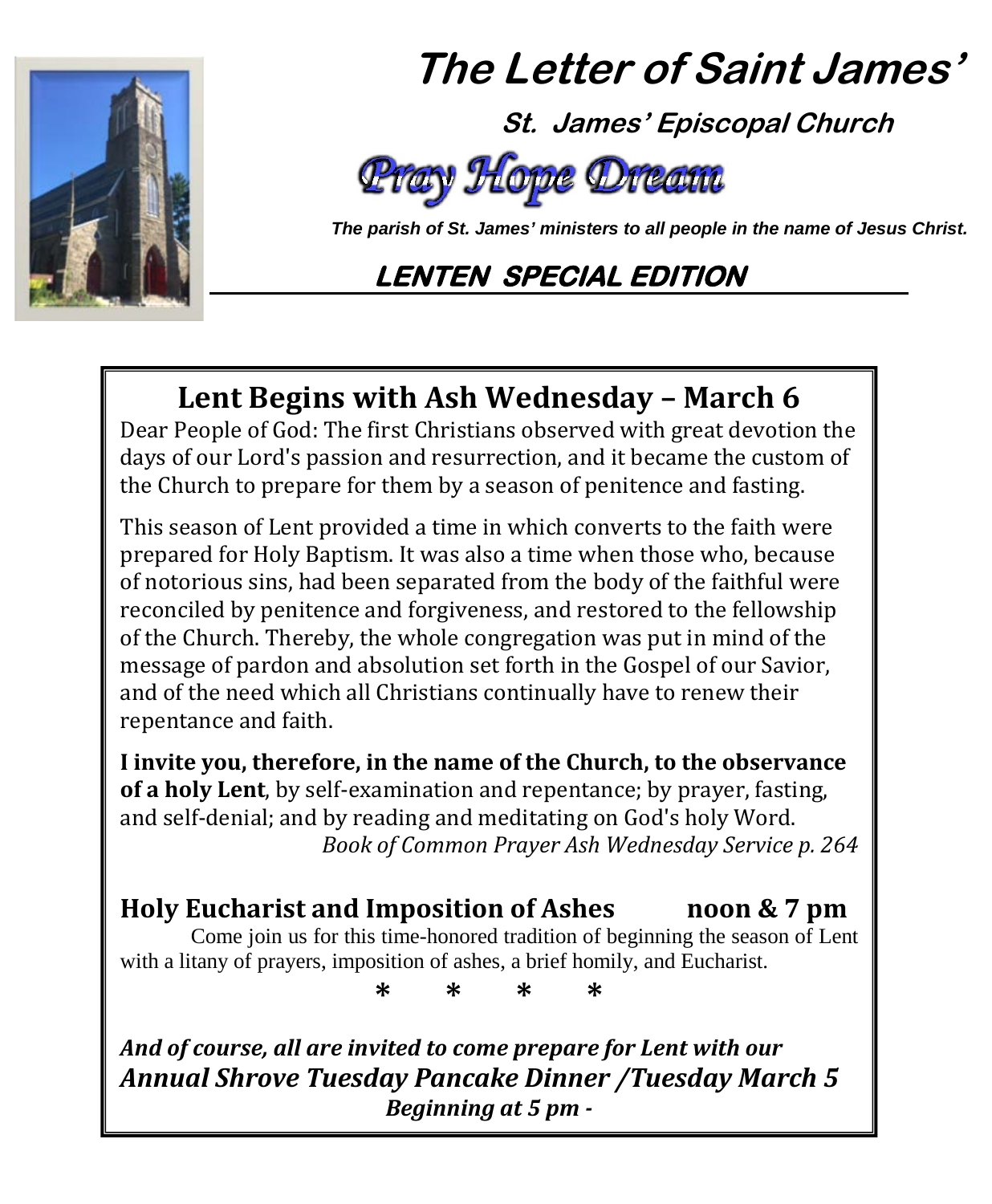

# **How Might We Have an Intentional Lent**  *from your Interim*

As Christians – followers of Jesus' Way of Love – we are sealed by the power of the Holy Spirit and marked as Christ's own forever. Nothing can keep us from the love of God. That is one of our most fundamental and foundational Christian beliefs. And yet, many of us have a difficult time living into that truth and offering it to others because we struggle to claim that truth for ourselves.

There are so many life-distractions that get in our way of hearing and knowing that we each are God's Beloved with any great certainty. How often do we measure our worthiness to be loved based on our looks, jobs, incomes, or what others think of us? How often does conflict arise out of a need to find power-over others to make ourselves feel better? At the end of the day, all of these measures of self-worth can leave us feeling "less than" or feeling as though we haven't done enough. And then God's life-giving command to *love others as we love ourselves* bears sour fruit.

I have to admit that when I allow myself to get overly busy and distracted, I experience a vacuum in connecting with God's presence and love. And yet, this love is the one thing that grounds me in the knowledge that who I am is a beloved child of God and what I do is enough for God. I have to wonder how many of you struggle with the distractions of life that might get in the way of your own awareness of God's presence and care in your life? We all need intentional time, effort, space, and support to listen for and hear God's whispered words of kindness and deep love for us. When we truly know and believe that we each are important to God and that God's presence and life are deeply embedded within us, then we begin to look at ourselves and each other differently. We don't have to live afraid of failing or of not being enough. And we don't have to live being afraid of others God puts in our midst, *for the purpose of teaching us about real love*. We don't have to be afraid of being who we are, who God has created each of us to be – wholly lovable and loved, AND entirely capable of sharing that love with others in need of that same assurance.

So, **I invite you to an intentional observance of a holy Lent**, not as a time of selfdeprecation, (so often what we once were taught Lent is about) rather as an intentional six weeks of pausing to quiet ourselves, to hear and listen differently to the truth Jesus came to share, the love Jesus offers to each of us, and the power we have been given to live into that love and heal our broken world.

# *Remember that you are LOVE and unto LOVE you shall return*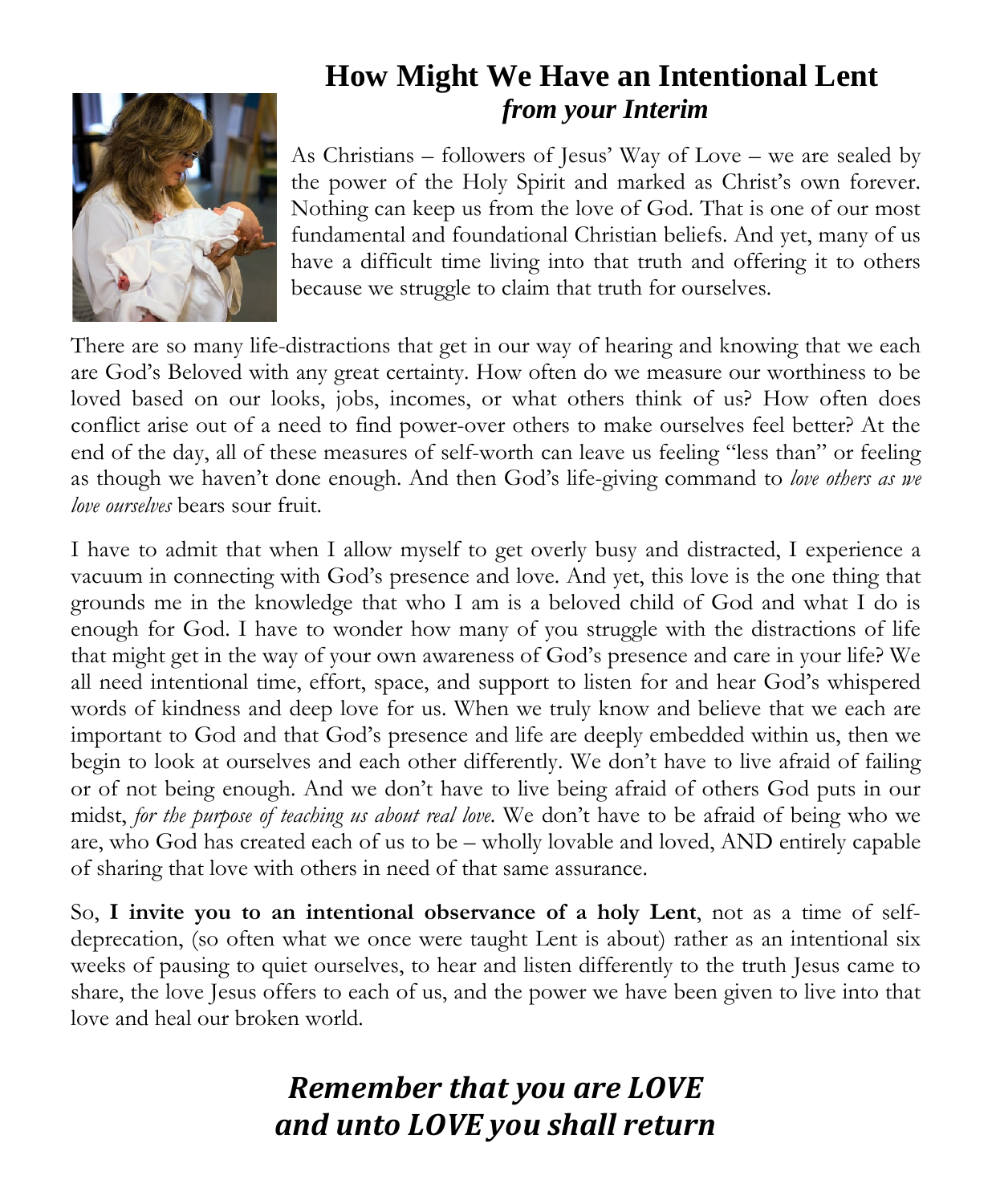*Lenten Offerings for your Consideration*

### **ERD Daily Lenten Devotionals are Available**

Episcopal Relief and Development Lenten Meditations – Working Together for Lasting Change – *Stories about our global world connections and how we can enter into world views different from ours*

### **Preaching Series in Lent – Hearing Anew - Our Baptismal Covenant within the context of racial reconciliation**

**Sunday March 10 "***Will you continue in fellowship, worship, and prayer?"* **Sunday March 17** *"Will you forgive others as God has forgiven you?"* **Sunday March 24** *"Will you proclaim the Good News of God in Christ?"* **Sunday March 31 "***Will you love your neighbor as yourself?"* **Sunday April 7 "***Will you stand up for the belovedness of all?"*

> **Growing in Faith – Dwelling in the Word Mondays at 6:30 pm**



**Quiet Day – Saturday March 16 10 am – 2 pm** *with Labyrinth walk and guided meditations (individual spiritual direction sessions also available)*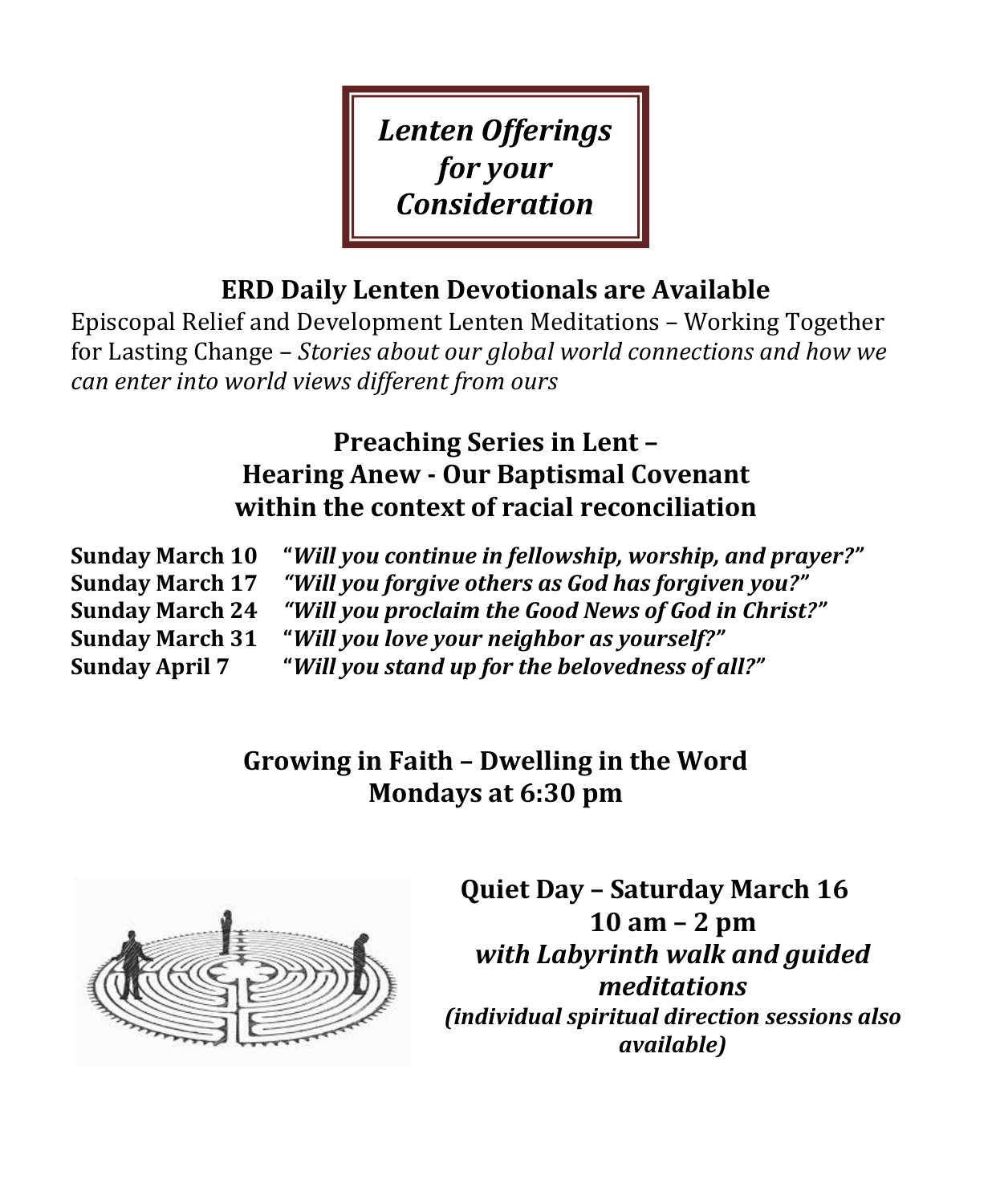### **Music Ministry During Lent and Easter**

#### **St. James' Episcopal Church Red Doors Concert Series**

25 West Street Danbury, CT 06810

Sunday, March 17, 2019 at 2pm The Danbury Mad Hatter Barbershop Chorus **Irish Tunes and Traditional Barbershop Harmonies** 



**The first concert of our 2019 Red Doors Concert Series** features the award-winning Danbury Mad Hatters Chorus directed by Joseph Hudson. This is an a cappella chorus of 30+ men from the Danbury area. They will entertain us with Irish music and traditional barbershop harmonies.

Please invite your family, neighbors, and friends! There will be a free-will offering taken to help fund our Red Doors Concerts.

#### **CHORISTERS SCHEDULE**

The Church School Choristers will be singing and ringing their bells several times this spring. Here is the proposed schedule of rehearsals and worship services in which they will be singing.

- **Sing** during 10am worship service on **March 3rd** (bury Alleluias day) warm up rehearsal at 9:30am in sanctuary that day.
- **Rehearse** (in sanctuary following 10am worship service) **March 10, 17, 24**
- **Sing** during **10 am Family Worship** service on **March 31 -** warm up rehearsal at 9:30am in sanctuary that day.
- **Rehearse** (in sanctuary following 10am worship service) **March 31, April 7, April 14**
- **Sing** during 10am **EASTER** service on **April 21** warm up at 9:30am in sanctuary that day.

**THE MONTAGE QUARTET** will be returning to enhance our worship on Sunday, March 24 at 10am. Deidra Woodend sings with this quartet and is arranging for them to sing several pieces for us. You may remember the Latin Mass they sang for us in the past. Please join us in welcoming them!

**HOLY WEEK/EASTER CHOIR** will begin rehearsing on **Thursday, March 28th at 7:30pm in the Choir Room.** Please join the Chancel Choir as we prepare for this most holy season.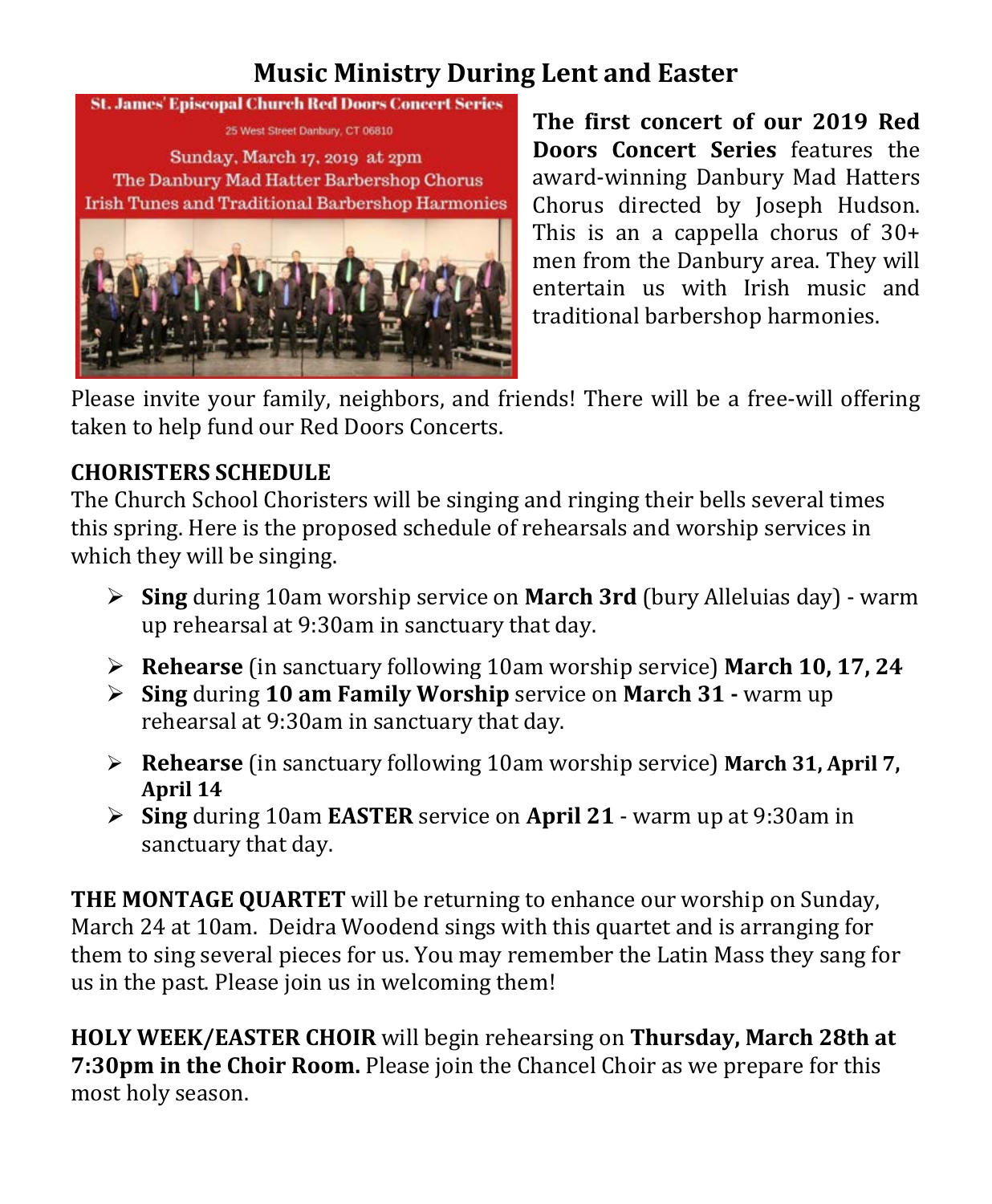# **Make a Lenten Gift?**



Here at Saint James' we are deep into the process of Transition. We Pray, Hope and Dream for our parish, our next rector, and our work of sharing God's love. While St. James' is facing changes, we hear news about migrant caravans headed to the US border, with many fleeing turmoil in Honduras. Yet in the midst of all these changes, excitement, uncertainty, fears and hopes, life carries on as usual for **Maria de Jesus Roque and El Hogar.**

Maria is now 10 years old. She celebrated her birthday on January 1, 2019 – how fun that she shares a birthday in common with our beloved Pat Larsen.

#### **Mission Trip**

This year, El Hogar celebrates 40 years of providing care and education to Honduran children. It is more important than ever that they succeed in raising up stable, healthy, well-educated, well-trained Honduran citizens who are ready to serve God in their communities. This is one of the reasons we continue our ministry with them and with Maria. **We are beginning to consider a Service Trip to Honduras.** Jason Lang is the communications director of El Hogar Ministries, Inc. He is committed to helping us find a speaker to talk about Service Teams that travel to El Hogar. If our parish is not able to host an entire team, El Hogar, Inc. will work with us to match up the few parishioners who would want to go with another team. We hope to have a speaker in place for September, 2019.

**How YOU can help Maria? Today, our combined blessings total \$4000.** We only need \$1400 more to meet our commitment to our God-child, Maria for 2019! Breaking it down, we need 35 people from our parish to give \$40 to meet our goal. That is equivalent to:

A nice pair of shoes, on sale at DSW An Amazon dot, with a smart plug

Four bottles of your favorite table wine

Some can give more and will. Some can give less and will.

**Working together, as God intends, we are one parish sponsoring one child.** If God is calling you to share in this ministry, make your check payable to St. James' with El Hogar in the memo and send it to the church office (25 West Street, Danbury, CT 06810). For more information contact **Christine DiMeglio** at 203-730-8884 or**, [Christine.dimeglio@yale.edu](mailto:Christine.dimeglio@yale.edu)**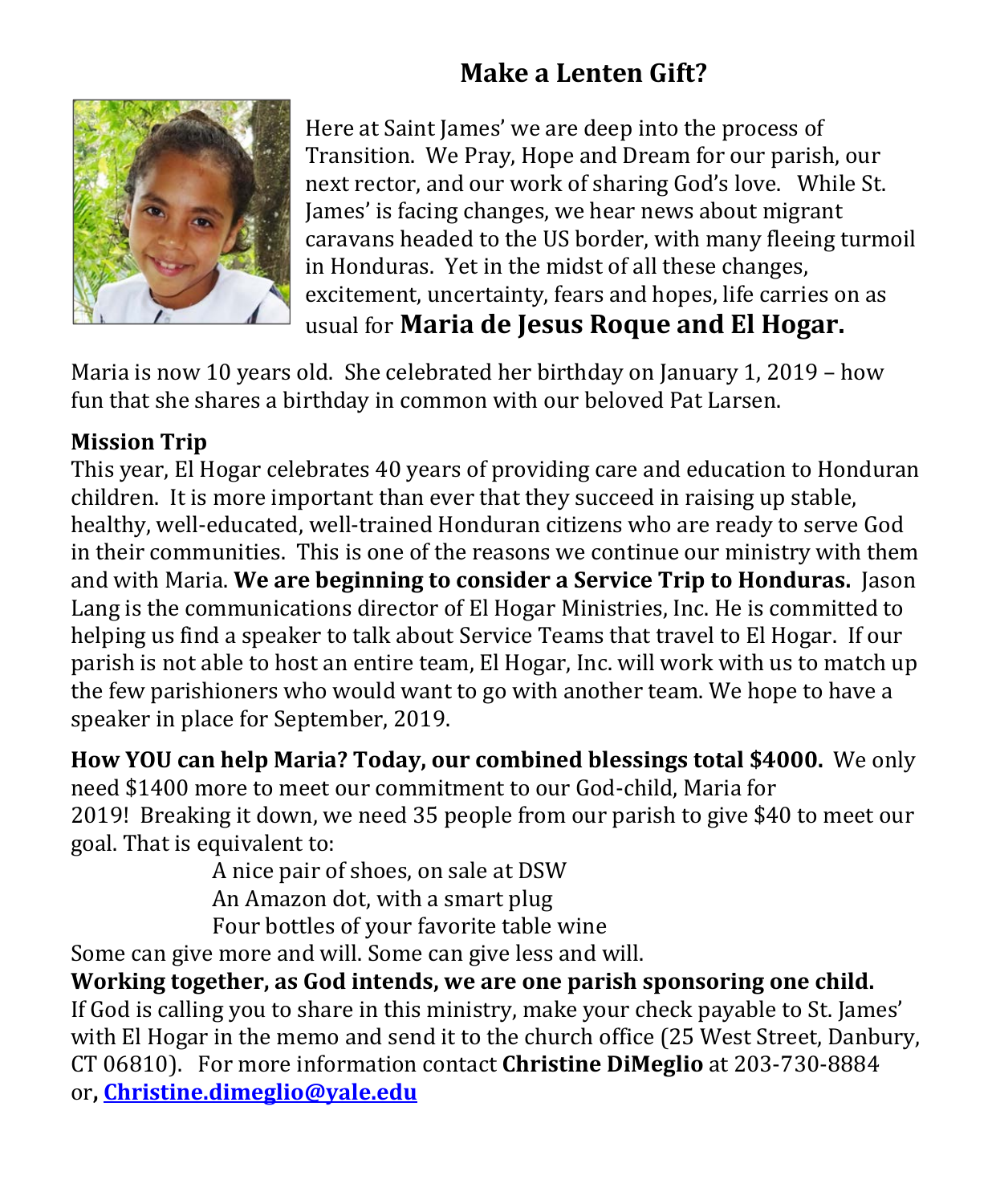#### *CANVAS PAINT & SIP FUNDRAISER/March 22, 6-9 pm Sponsored by Friday with Friends Come and Support Maria De Jesus*

*Bring a Friend, your favorite drink, and appetizer to share \$40.00 – Adults only*

*Seat Reservation:* [welcome@saintjamesdanbury.org](mailto:welcome@saintjamesdanbury.org) *or 203-748-3561*

### **March Mission Envelopes: ARC Peace Camp Scholarships for July Camp**

Children will have fun making new friends as they visit five different sacred sites in our community and meet with religious leaders

### **Especially for Kids!** *The Lenten Pretzel!*

Pretzels had their beginning around 610 A.D. somewhere in Southern France or



Northern Italy. A young monk was preparing unleavened bread for Lent, the Christian period of fasting and penitence before Easter. This was a simple bread made of flour and water because no eggs, lard or dairy products were consumed during the Lenten fast. Christians of the day

prayed with their arms folded across their chests, each hand on the opposite shoulder. It occurred to him that he could twist the leftover dough from the bread into this shape and use it as a treat for the children to recite their prayers. He named his creation 'pretiola,' Latin for 'little reward.'

**The shape of the pretzel represents hands crossed in prayer over one's heart, a practice especially encouraged during Lent.**

#### **Pretzel Recipe**

1 Tb honey or sugar 1 package yeast<br>1 1/2 Cups lukewarm water 1 tsp salt 1 1/2 Cups lukewarm water 1 tsp 4 Cups flour 1 egg, beaten 4 Cups flour Course or kosher salt

Add honey to the water; sprinkle in the yeast and stir until dissolved. Add salt, blend in the flower and knead the bread until smooth.

Cut dough into pieces. Roll them into ropes and twist into pretzel shapes (keep a consistent size so they cook at the same rate).

Place on lightly greased cookie sheets. Brush with beaten egg. Sprinkle with course salt. Bake at 425 for 12-15 minutes until pretzels are golden brown.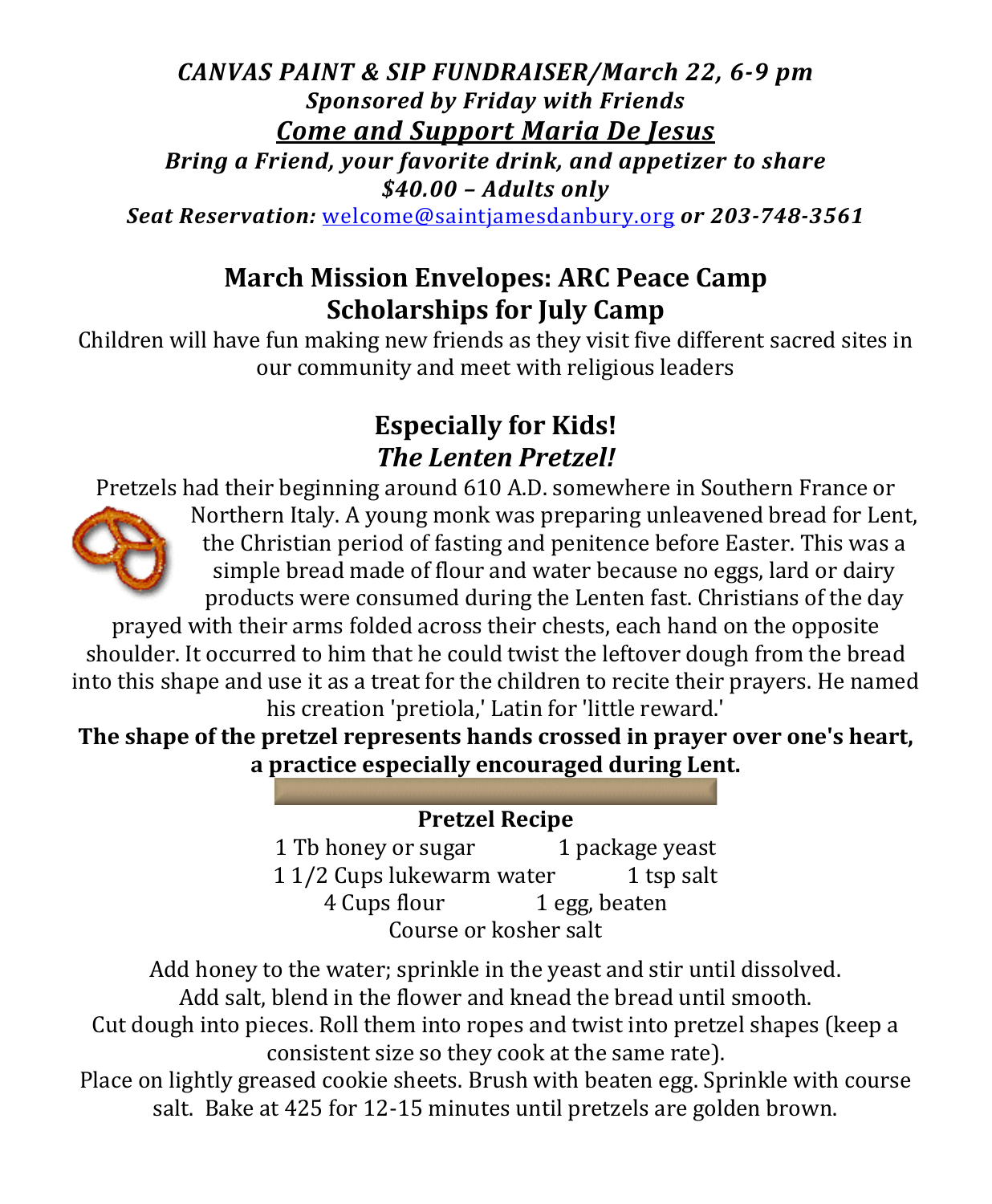# Season of Racial Healing, Justice, & Reconciliation

At our 2018 Annual Convention of the Episcopal Church in Connecticut (ECCT) clergy and lay delegates passed the resolution, " **[Affirming Racial](https://www.episcopalct.org/FileRepository/DownloadFile.aspx?FileID=1696)  [Justice, Healing and Reconciliation](https://www.episcopalct.org/FileRepository/DownloadFile.aspx?FileID=1696)** ." This resolution was informed by the concerted efforts of the [Racial Healing, Justice, and Reconciliation](https://www.episcopalct.org/Find-Resources/ministry-networks/racialhealingjusticereconciliation/)  [Ministry Network](https://www.episcopalct.org/Find-Resources/ministry-networks/racialhealingjusticereconciliation/) and the work undertaken by our [ECCT Leadership Gathering](https://www.episcopalct.org/about/Governance/) (Mission Council, Standing Committee, Commission on Ministry, and

Donations & Bequests) in response to the 2017 Annual Convention resolution, " [Affirming Racial Reconciliation.](https://www.episcopalct.org/FileRepository/DownloadFile.aspx?FileID=1628) "

During Lent, we, at St. James', will join our brothers and sisters by engaging in conversations about the ways in which our Baptismal Covenant leads us to acknowledge our brokenness and become freed to heal the divisions that divide us, one from another.

(An excerpt to ponder from conversations already happening) *I cannot understand the experiences of people of color. I don't know what it's like to walk out of my house every day in fear. I have never had to have "the talk" with my sons: "Don't put the hood up on your sweatshirt; if you're stopped just get out of the car, put your hands on the roof and spread your legs, because you just might get shot for that faulty tail light." The irony is that Jesus, the woman at the well, Muhammad and Abraham were people of color. St. Paul most assuredly had brown skin. So what do I do? First, I must listen. Second, I must search my soul, discover where the racism is in me. Third, when I become aware, I must act. The Rev. William Barber says: "We must learn how our issues intersect in a comprehensive moral agenda that demands transformation of everyone – not least, of us." Of me.*

#### $\overline{\phantom{a}}$ **SIGN UP FOR READING OF PASSION GOSPELS**

֚֡֕֡֕ On the Sunday of the Passion (Palm Sunday) we read the Passion Gospel "in parts". Many of the parts are very short and perfect for those who are not our traditional Lectors and yet have always wanted to try on that role. And it makes a great difference in hearing the Story anew when we have different voices. Please speak with Rev. Lisa if you are willing to take part.

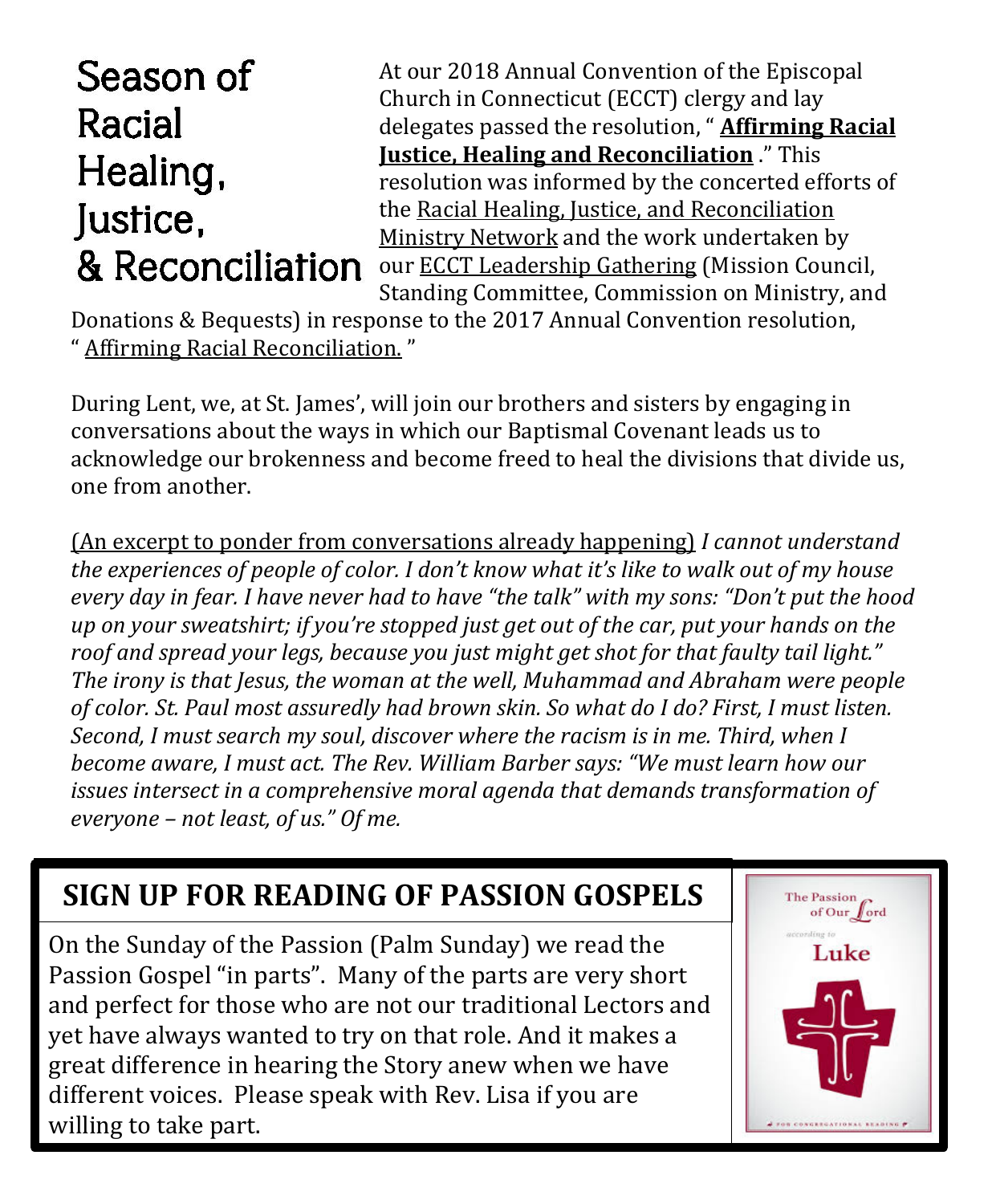#### **BOOK OF LOVING REMEMBRANCE AT EASTER**

We are now accepting names for Easter flowers for our Book of Loving Remembrance. Forms and envelopes are included with the printed copy of the Lenten newsletter and are also available at the rear of the Church. Names are due in the office NO LATER THAN March 31th.

#### **EASTER FLOWERS FOR THE CHURCH**

If you wish to make a donation toward Easter flowers for the Church, please PRINT your information below, add your contribution (checks made out to St. James'), and return each to the church office no later than March 31th, 2019.



In loving memory of

In thanksgiving of

Amount of donation **contains the contract of the contract of the contract of the contract of the contract of the contract of the contract of the contract of the contract of the contract of the contract of the contract of t** 

Given by

Please add phone or email below in case the office has questions. Thank you.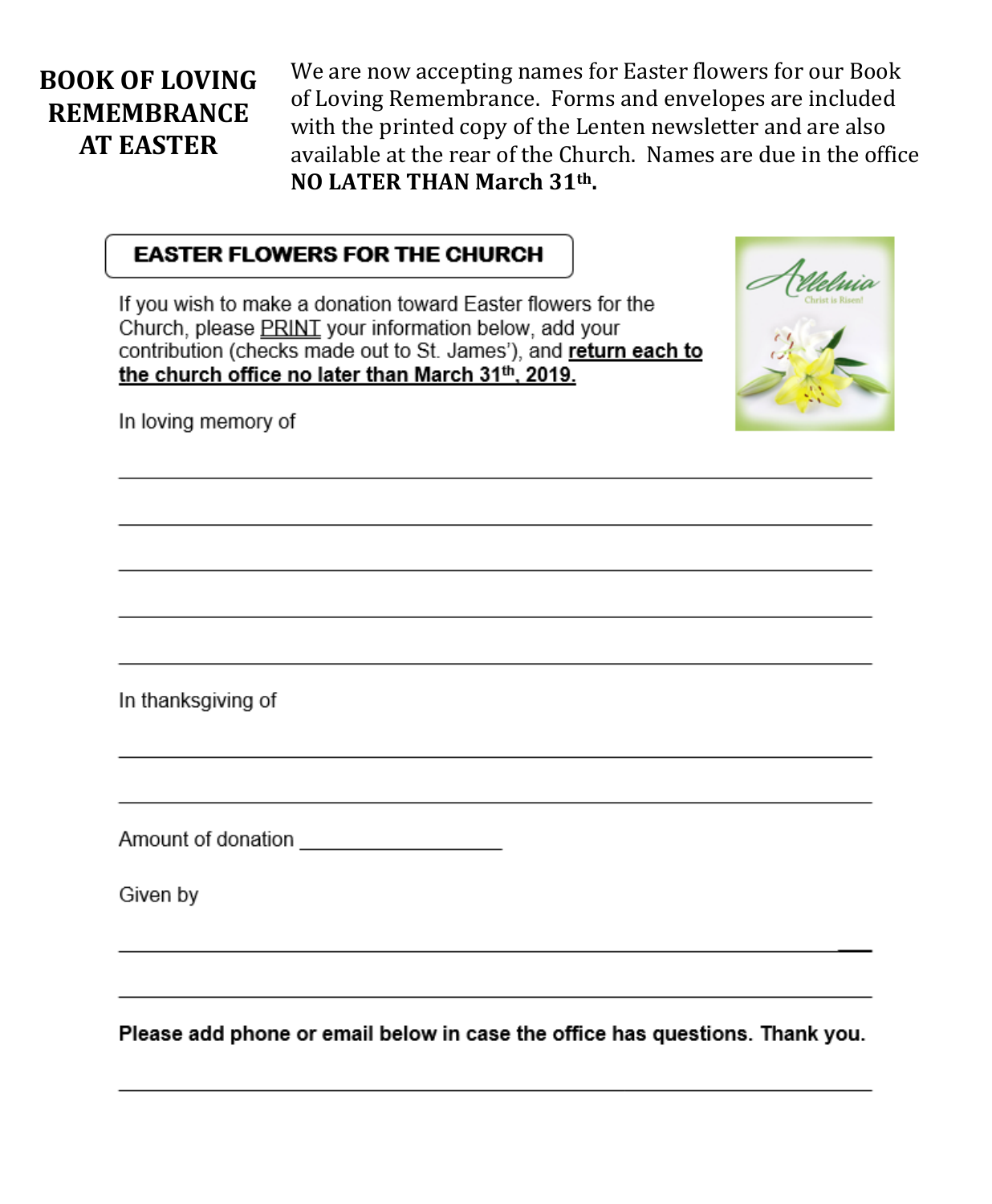# HOLY WEEK SCHEDULE

| <b>April 14th</b><br><b>Sunday of the Passion</b> |                                                                |
|---------------------------------------------------|----------------------------------------------------------------|
| (Palm Sunday)                                     |                                                                |
| 8:00 AM                                           | Blessing of the Palms,                                         |
|                                                   | reading of the Passion                                         |
|                                                   | during the Eucharist                                           |
| 9:45 AM                                           | <b>Ecumenical Blessing of the</b>                              |
|                                                   | Palms at City Hall                                             |
| <b>10 AM</b>                                      | The Passion Eucharist                                          |
| <b>April 18th</b>                                 |                                                                |
| <b>Maundy Thursday</b>                            |                                                                |
| 7:00 PM                                           | Maundy Thursday Eucharist                                      |
|                                                   | and stripping of the altar                                     |
| 8:30 PM                                           | Keeping The Watch in the                                       |
|                                                   | Chapel through Good Friday                                     |
|                                                   | morning                                                        |
| April 19th                                        |                                                                |
| <b>Good Friday</b><br>Noon                        | <b>Stations of the Cross</b>                                   |
|                                                   |                                                                |
| 7 pm                                              | Good Friday Liturgy with<br><b>Eucharist from the Reserved</b> |
|                                                   | Sacraments                                                     |
| <b>April 20th</b>                                 |                                                                |
| <b>Saturday</b>                                   |                                                                |
| $7:30$ pm                                         | Joint Easter Vigil @ St. Thomas,                               |
|                                                   | Bethel                                                         |
| <b>April 21st</b>                                 |                                                                |
| <b>Sunday of the Resurrection</b>                 |                                                                |
| 8 and 10 AM                                       | The Festival Eucharist of Easter                               |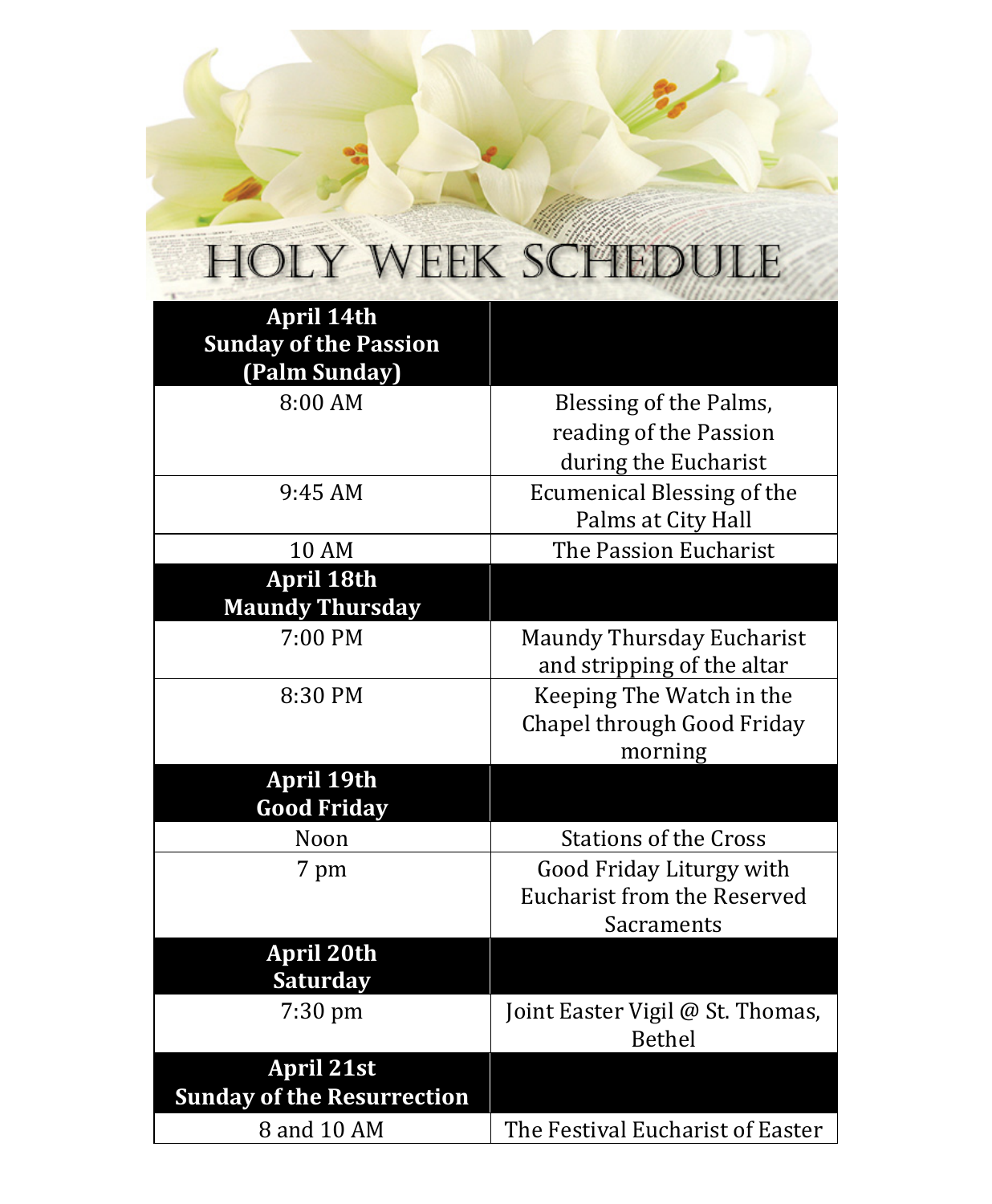The ministry of the people of St. James' Episcopal Church is led by the Wardens and Vestry and assisted by the Clergy and Staff.

Class of 2022 Deborah Kaufmann Jehad Sabbagh Gary Rogers

Joe Walkovich The Rev. Dr. Lisa D. Hahneman. Tel. Ext. 14 Janet Brown ldhahneman@sbcglobal.net **Treasurer Deacon** Linda Spaziani The Reverend Carolyn Legg **Clerk** [sealeg@sbcglobal.net](mailto:sealeg@sbcglobal.net) Administrative Assistant and Bookkeeper **Vestry** Dilsa Quade. Tel. Ext .10 **Director of Religious Education** Kerry Santoro. Tel. Ext. 17 [dre@saintjamesdanbury.org](mailto:dre@saintjamesdanbury.org)

#### **Director of Music**

Joanne F. Archibald. Tel. Ext. 16 [joannearchibald@saintjamesdanbury.org](mailto:joannearchibald@saintjamesdanbury.org) **Sexton** Jose Lopez Sanz

Class of 2020 Beth Cox

Susie Sarkisian Victoria Woody

Class of 2021

Carolyn Flynn Lyn Meyers Jeanne Todaro

**ECCT ConventionDelegates**

Dan Cox & Marion Liberati

### **REMINDER**

There are no altar flowers during the season of Lent

#### **Wardens Interim Priest-in-Charge**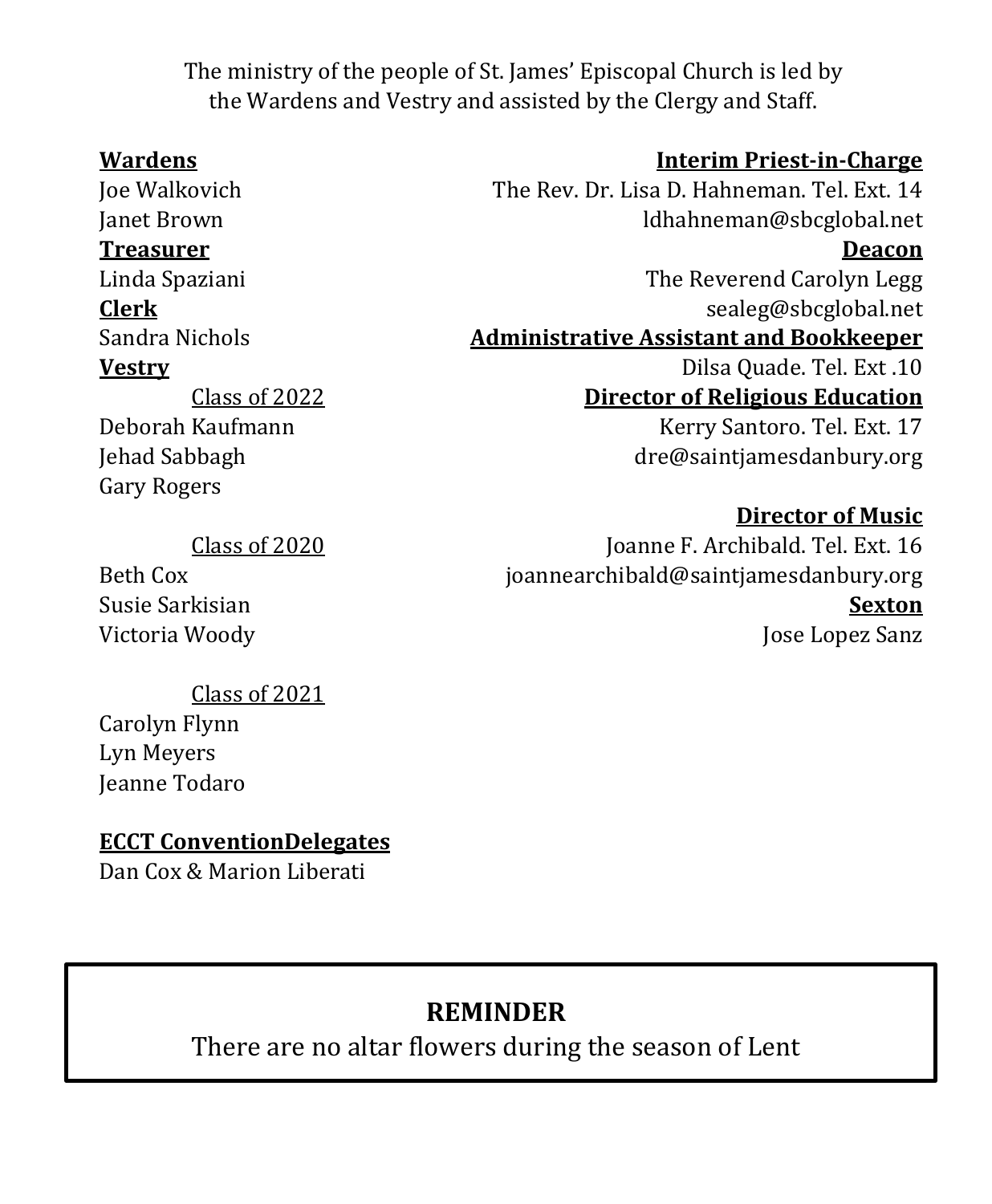#### *PARISH CYCLE OF PRAYER – March & April 2019*

*"I urge that supplications, prayers, intercessions and thanksgivings be made for everyone"*  **I Timothy 2:1**

Each month in our newsletter we include part of our alphabetical listing of the members of our congregation in the Parish Cycle of Prayer. This month you are asked to hold the following members in your prayers:

Jacky Fountain & Jeffrey Butler; Rita Butler; Jeffrey & Nicole Callan Suzanne Carley; Valentina Carrasquillo; Violet Chase; John & Vivien Cheeseman Jeffrey Chowanec; Charles & Linda Clapp; Stephen & Amanda Huntley Robert & Laura Consiglio & Family; Tiwana Council, Beth & Dan Cox & Family James Cooks; Michael & Pamela Cummings; Wendy DaCosta Kathleen Dannenhoffer; Karen Davidson; Ruth Davis; Jeffrey & Denise Day DeStefano Family; Barbara DeVeaux; Anthony & Nanci DiPerrio; Emily Disney Joe Dobbins; Bridgett Downer; Roderick & Alexandra Edwards Elizabeth Egan; David & Marcella Emerito;Margaret Emerito; Harold & Josette Eynon Sean & Rebecca Fanning & Family; Anne Felizardo, Eugene & Shirley Fernekes Shirley Ferrarone; Randall & Elizabeth Fescoe; Joseph & Sally Fiorita Etura Fleming; Robert & Carolyn Flynn; Jason & Meghan Flynn & Family Sean & Janis Flynn & Family; Marcia Folderauer; Scott & Dawn Ford Helen Gallo; Theo Gammie; Wayne & Doreen Geist; Tancy Gemza; Madeline Franco Francis & Judith Toth; Carole Conaway; Lillian Heering; Dick & Mary Lou Johntson Frank Giarratana & Family; Melissa & Nicholas Gieda & Family; Doreen Gilliland Richard & Ruth Goetz; Vanessa Grant & Family; Scott & Michelle Grayson & Family Barbara Greene; Russell & Judith Griemsmann; Karen Haddad; Dianne Fleischer Erland Hagman; Cheryl Harewood; Ernest Harrington & Lyn Meyers; John Morris Linda Harrison, Mark & Kathryn Harrison & Family; Jean Hassen Dorothy Hoagg; John Hofmann; Denise Holl; Virginia Huff; William & Vicki Hutchinson; Linda Immarigeon; Delores Ireland; Lillian Heering Catherine Jaber-Kreiger; Edith Janesky; Carl & Susan Johnson; Catherine Johnson Amanda Johnson; James Johnson; Robert Johnson; Robert & Leslie Johnson Deborah Kaufmann; Denise Kaufmann; Carol Kelly; Margaret Kelly Yvonne Kiddoe; Nancy Kinkade; Nancy Haplin; Stephen & Amanda Huntley & Family Clair Rundhaug; Sandra Nichols; Christopher Kuell & Cristine DiMeglio Nicholas Kuell; Grace Kuell; Harry & Jill Kuhn; Adam & Sherry Kyriacou & Family Kevin & Susan Lally; Sheila & Richard Landis; Roma Landry; Pat Larsen Ethel Leahey; Laura Lee & David Katz; Daniel & Marion Liberati; Kerlen & Letty Lim Walter & Louise Liston & Family; Lillian MacBain; Francis Mann & Maureen Bent